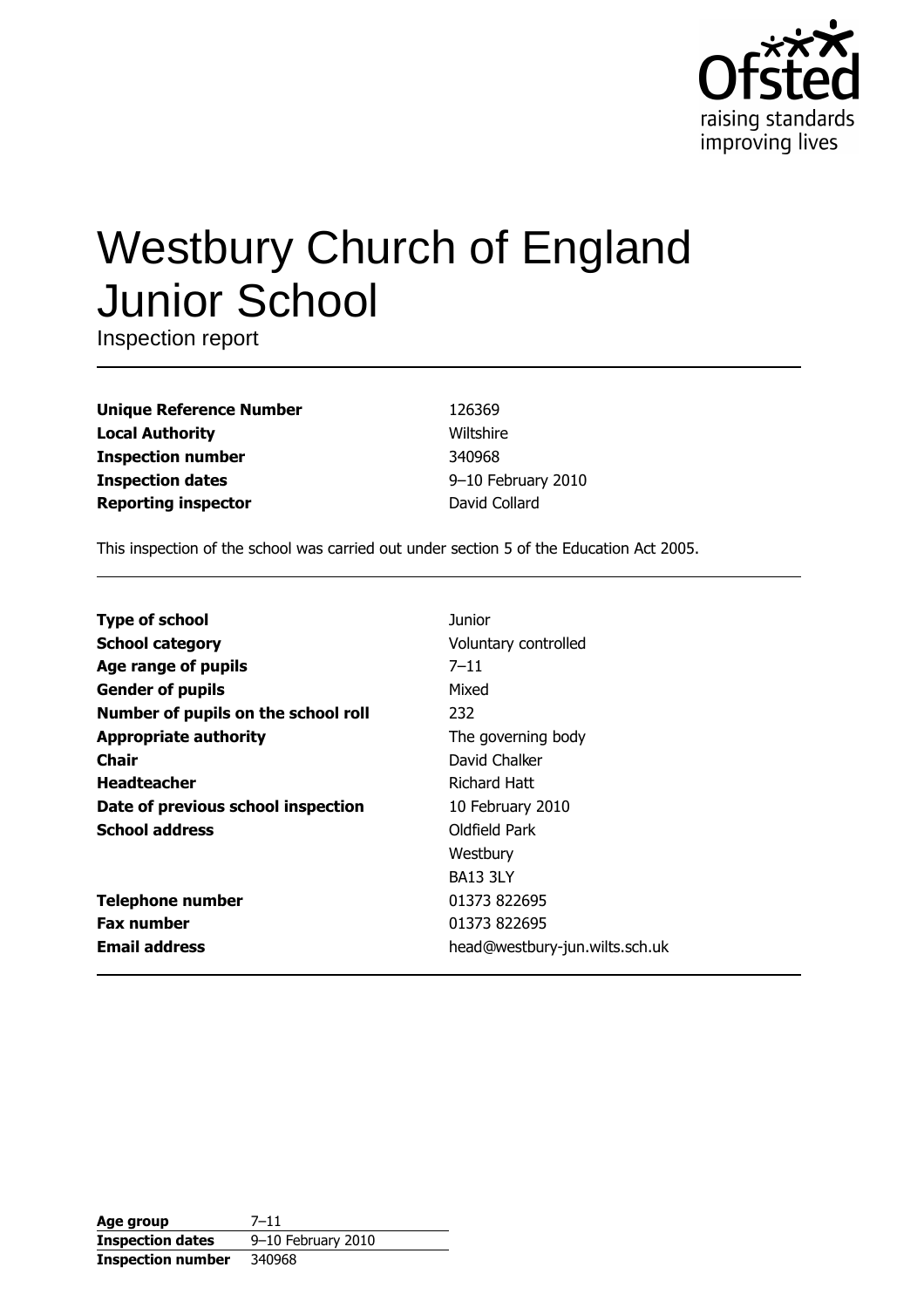The Office for Standards in Education, Children's Services and Skills (Ofsted) regulates and inspects to achieve excellence in the care of children and young people, and in education and skills for learners of all ages. It regulates and inspects childcare and children's social care, and inspects the Children and Family Court Advisory Support Service (Cafcass), schools, colleges, initial teacher training, work-based learning and skills training, adult and community learning, and education and training in prisons and other secure establishments. It rates council children's services, and inspects services for looked after children, safequarding and child protection.

Further copies of this report are obtainable from the school. Under the Education Act 2005, the school must provide a copy of this report free of charge to certain categories of people. A charge not exceeding the full cost of reproduction may be made for any other copies supplied.

If you would like a copy of this document in a different format, such as large print or Braille, please telephone 08456 404045, or email enquiries@ofsted.gov.uk.

You may copy all or parts of this document for non-commercial educational purposes, as long as you give details of the source and date of publication and do not alter the documentation in any way.

Royal Exchange Buildings St Ann's Square Manchester M2 7LA T: 08456 404045 Textphone: 0161 618 8524 E: enquiries@ofsted.gov.uk W: www.ofsted.gov.uk © Crown copyright 2010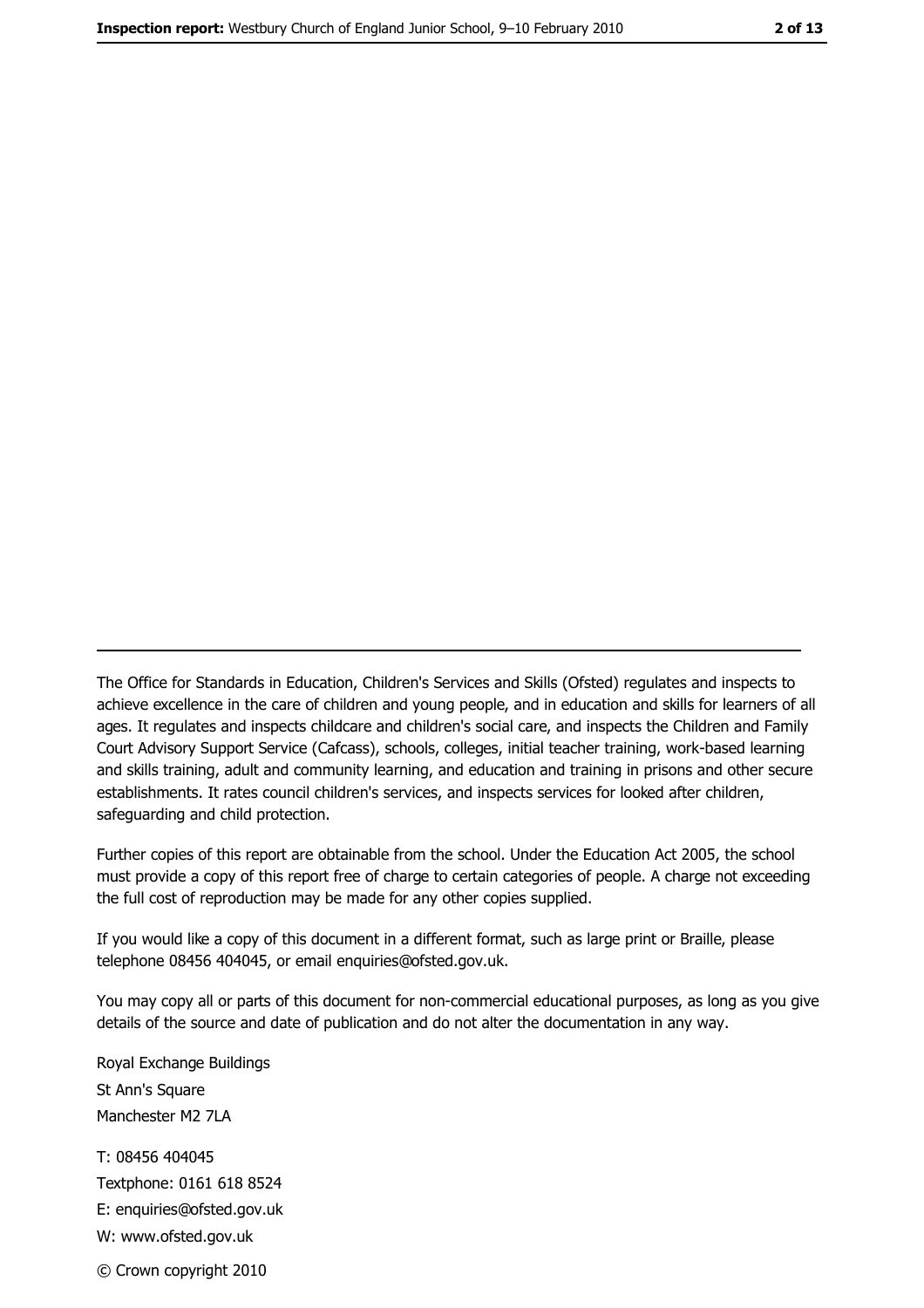# **Introduction**

This inspection was carried out by three additional inspectors. The inspectors spent approximately half their time looking at learning. They observed 13 lessons or parts of lessons taught by 11 teachers. They observed the school's work, and looked at the school improvement plan and other relevant documentation, and talked to staff, pupils, a local authority representative and governors. They analysed 67 parental questionnaires as well as staff and pupil questionnaires.

The inspection team reviewed many aspects of the school's work. It looked in detail at the following:

whether the outcomes for pupils were at least satisfactory and whether there were any particular strengths in the progress of different subjects or groups of pupils

whether any weaknesses in teaching have caused pupils' progress to stall since the last inspection

how well the leaders have managed to overcome weaknesses and drive the school forward.

# Information about the school

This above-average sized school takes pupils from its immediate area. The proportion of pupils with special educational needs and/or disabilities is above average, as is the proportion of pupils with a statement of educational needs. Almost all pupils come from a White British background. There is a specialist learning centre within the school which caters for pupils with complex learning difficulties. This centre also has pupils who come from a range of other schools and spend about half their time within the mainstream classes. The school is in the early stages of planning a new building which will, in due course, include a number of extended services. The school has achieved Healthy Schools status and an Eco award.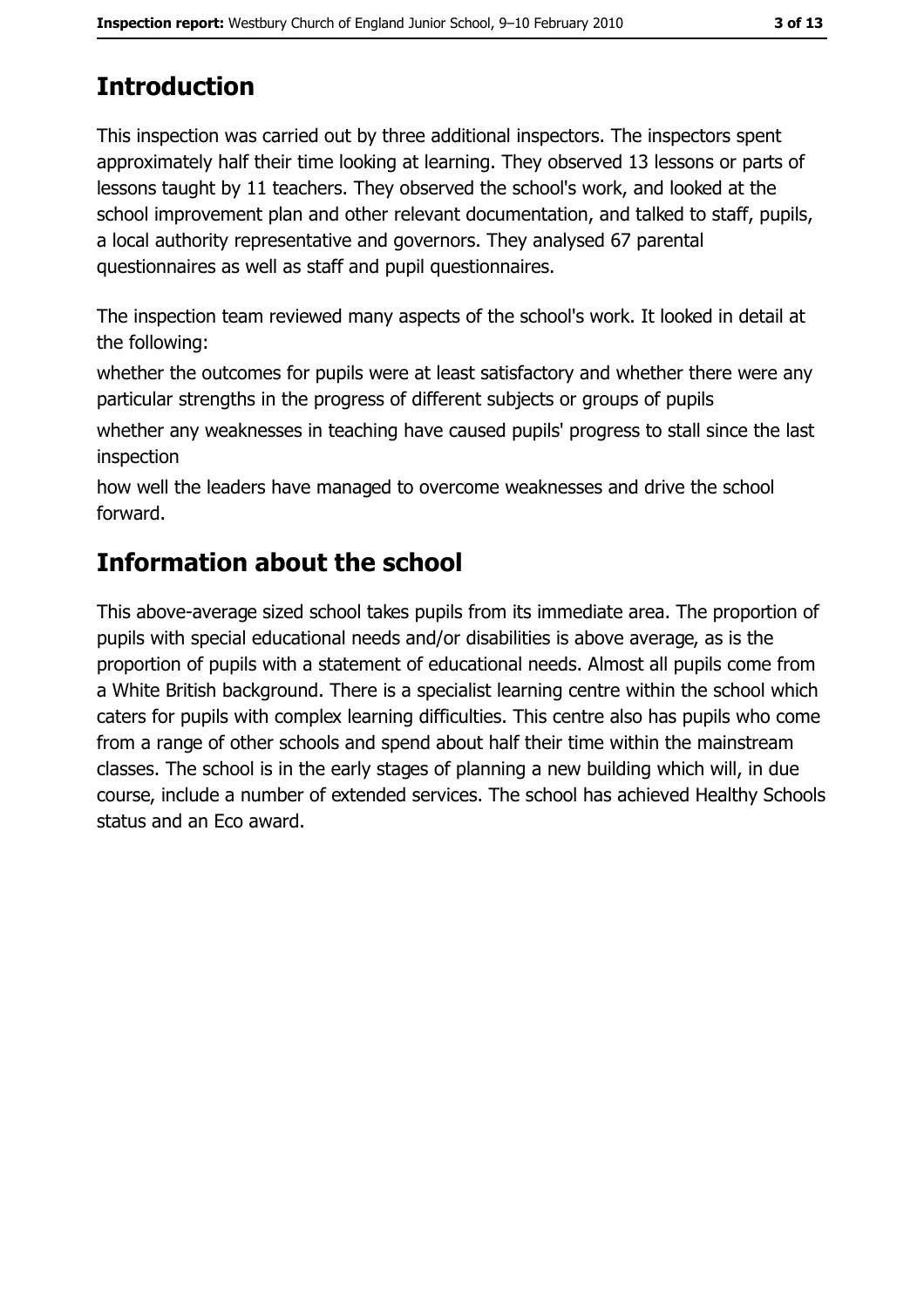# **Inspection judgements**

## Overall effectiveness: how good is the school?

#### The school's capacity for sustained improvement

### **Main findings**

The school provides a satisfactory quality of education and pupils make the expected rates of progress. In 2009, and from below average starting points, pupils' results were the highest the school has recorded for those achieving the expected Level 4 in both English and mathematics. This attainment was broadly in line with the national average although the proportion of pupils achieving the higher Level 5, particularly in mathematics, is still below average.

Pupils enjoy school which is demonstrated by their good behaviour. The pupils' questionnaires are highly complimentary. Almost all say they feel safe and secure and that poor behaviour, when it does happen, is dealt with quickly and effectively. In discussion, Year 6 pupils said behaviour has 'drastically improved since they were in Year 3 and is never a real problem in lessons'. Pupils supported in the specialist learning centre are integrated well with other classes.

Teaching is always at least satisfactory, often good and on some occasions outstanding. The joint planning formats are comprehensive and work well. This makes links to what will be learnt and how this will be achieved. Delivery of the planning, along with the level of challenge and pace in lessons, is what differentiates the satisfactory from the good teaching. The satisfactory curriculum has all the required elements and themes. Topics, visits and visitors enhance this further. Links between subjects are being developed but do not always allow pupils to really think for themselves. Recently, stronger analysis of assessment is providing good information to identify those who are underachieving and is used as a strong tool to make individual teachers responsible for the progress of their class. This monitoring has rightly identified that assessment is not yet consistently used by all teachers to enable every pupil to make the progress of which they are capable.

The headteacher, along with the good support of the senior team, is providing a satisfactory steer to school improvement. Self-evaluation is realistic. This provides a good starting point for the substantial school improvement plan which is centred on the things which will make the most difference to the pupils. Nevertheless, some improvements have been more successful than others. There has been a general upward trend, most strikingly in English and science. The new setting arrangements in mathematics are beginning to have a positive effect; a good proportion of pupils are now making at least the expected levels of progress with approximately one fifth doing better. However, for the pupils capable of attaining higher levels, there is insufficient challenge in some of the work they are given and particularly in using and applying the knowledge that they have previously gained across a range of different subjects.

| 3 |  |
|---|--|

 $\overline{\mathbf{3}}$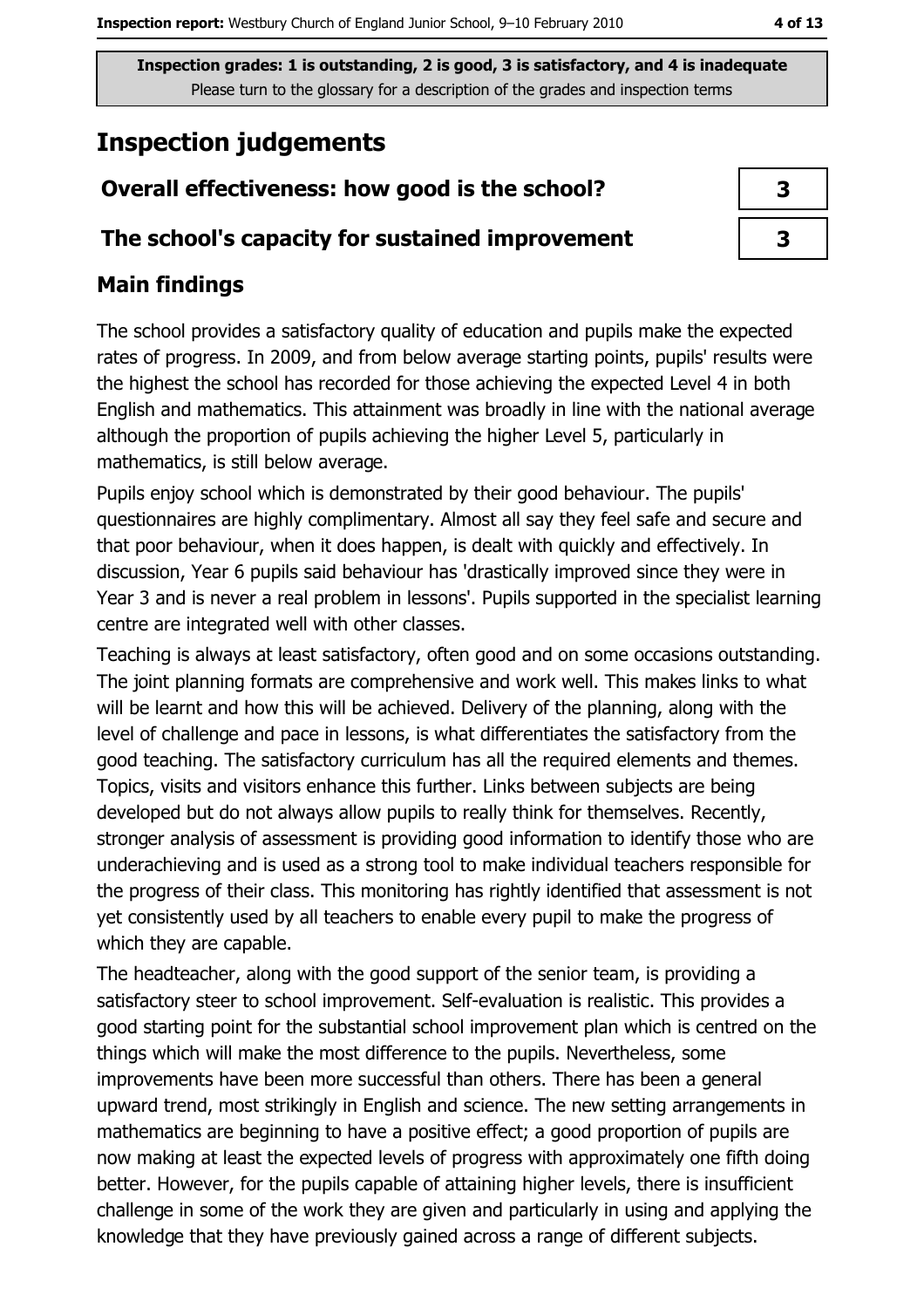The governing body provides satisfactory support through information that is cascaded well through the committee system. Nevertheless, this is reliant on information provided by the headteacher and a few governors. This results in the governing body providing an adequate level of challenge which fulfils their statutory responsibilities well, particularly for safeguarding. However, they do not have sufficient influence on the overall strategic decision-making process. Despite this, the improvements made so far, improved results in national tests and more consistency in the progress of pupils, the school is demonstrating a satisfactory capacity to move forward.

## What does the school need to do to improve further?

- By July 2011, ensure 86% of pupils leave Year 6 with attainment in English and  $\blacksquare$ mathematics that is at the expected level for their age and at least 30% leave with higher attainment. To achieve this:
	- provide consistently challenging work that develops each subject's specific skills and also provides pupils with the opportunity to use these skills across a wide variety of other subjects
	- make the best use of practical and independent work to help raise the progress of all pupils and especially those who are capable of achieving higher levels
	- raise the level of the satisfactory teaching to that of the best.
- Use the wide range of assessment data more effectively to:  $\blacksquare$ 
	- quickly identify any pupils or groups of pupils who are underachieving and so provide them with the right type of support
	- use previously acquired assessment information to plan individual lessons that are challenging for everybody.

## **Outcomes for individuals and groups of pupils**

Pupils have good attitudes to school. They achieve satisfactorily in their studies and eniov what is on offer. In the main, they have good aspirations about doing well after leaving school. Pupils, including those from the specialist learning centre willingly take on responsibilities when they are offered. Older pupils are proud when they become prefects, making sure their badges are conspicuously displayed. They know what constitutes a healthy lifestyle and can talk avidly about what should be included in their lunches, including being realistic about any special treats. Active sports participation means that the school has won a number of local challenges. Equally, pupils remarked very maturely and with understanding about how safety around the school has been improved. For example, all pupils know that if they notice visitors they do not recognise, then they need to inform an adult. They also take an interest in the world around them and have worked hard to achieve their Eco status.

Academically, all pupils, including those with special educational needs and/or disabilities, are making satisfactory progress. They are doing better in English and science than they are in mathematics. In one class, some pupils still have to use cues to

 $\overline{\mathbf{3}}$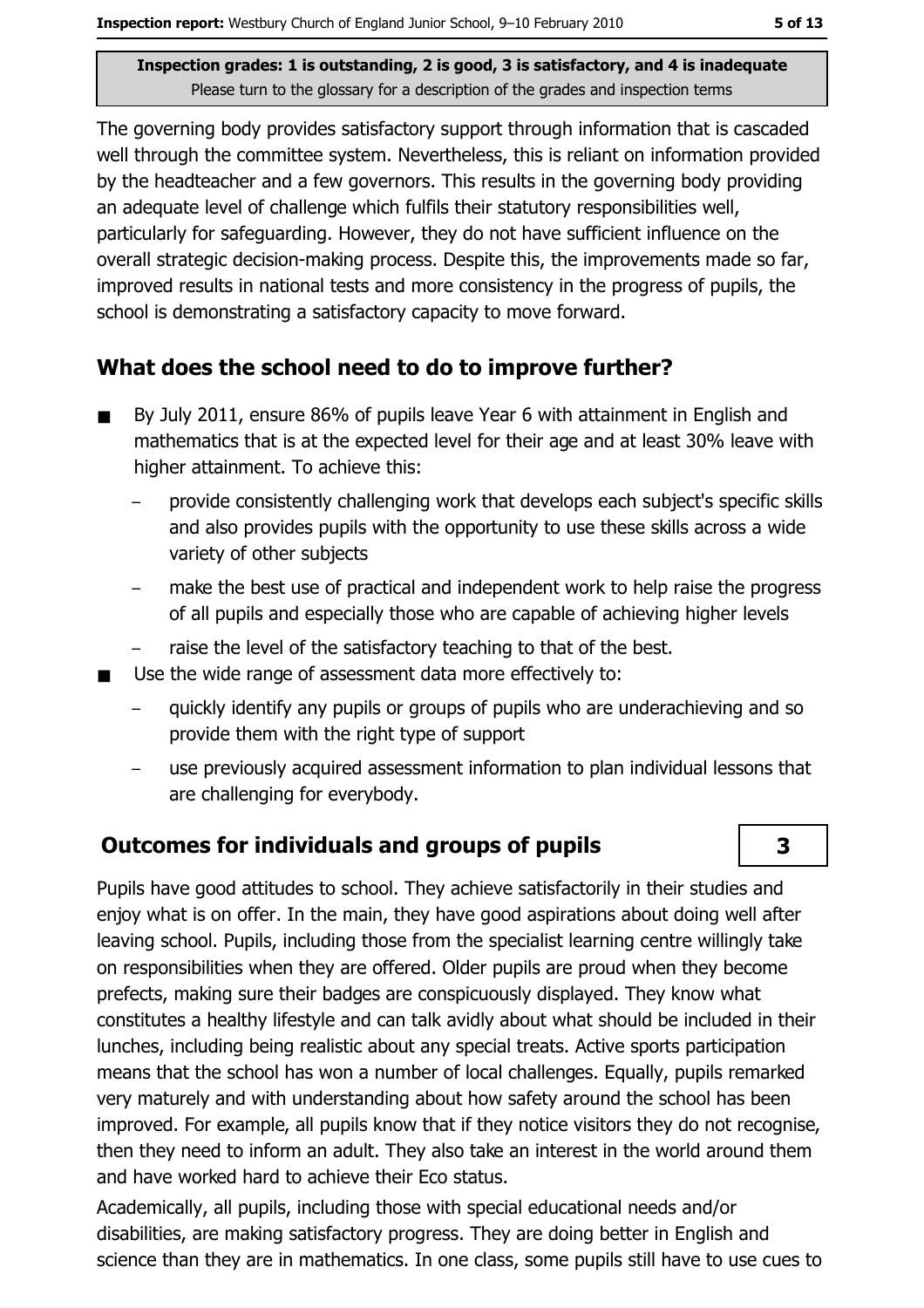add up, while in another the teacher had rightly decided that some aspects in the understanding of division were missing from earlier years. In contrast, the pupils' range of vocabulary is good. In a lesson about using time connectives, some pupils were able to devise good phrases and clauses that enhanced the story. When it came to writing this down, the use of grammar conventions was good. This is something the teachers have been actively working on improving. The best levels of progress are seen in the present Year 5 where extremely challenging targets have been set for them by the end of Year 6. A good proportion of these pupils are not far short of achieving them even before they enter their last year at the school. Progress in information and communication technology is good although these and other basic skills are not being transferred well enough across all subjects. Consequently, pupils are not always consolidating their independent learning and so becoming more confident in using the skills they have. These are the reasons why they are only satisfactorily prepared for their future lives.

Personal independence is good. Pupils initiate charity fundraising, such as for those affected by the recent earthquake, and help others in need. They have a suitable understanding of other faiths and cultures. Recent connections with schools both nationally and abroad are providing a good start at a better understanding of different social and cultural circumstances.

| Pupils' achievement and the extent to which they enjoy their learning                                                     |                         |  |
|---------------------------------------------------------------------------------------------------------------------------|-------------------------|--|
| Taking into account:<br>Pupils' attainment <sup>1</sup>                                                                   | 3                       |  |
| The quality of pupils' learning and their progress                                                                        | 3                       |  |
| The quality of learning for pupils with special educational needs and/or<br>disabilities and their progress               | 3                       |  |
| The extent to which pupils feel safe                                                                                      | 2                       |  |
| <b>Pupils' behaviour</b>                                                                                                  | $\mathbf{2}$            |  |
| The extent to which pupils adopt healthy lifestyles                                                                       | 2                       |  |
| The extent to which pupils contribute to the school and wider community                                                   | $\overline{\mathbf{2}}$ |  |
| The extent to which pupils develop workplace and other skills that will<br>contribute to their future economic well-being | 3                       |  |
| Taking into account:<br>Pupils' attendance <sup>1</sup>                                                                   | 3                       |  |

#### These are the grades for pupils' outcomes

The grades for attainment and attendance are: 1 is high; 2 is above average; 3 is broadly average; and 4 is low.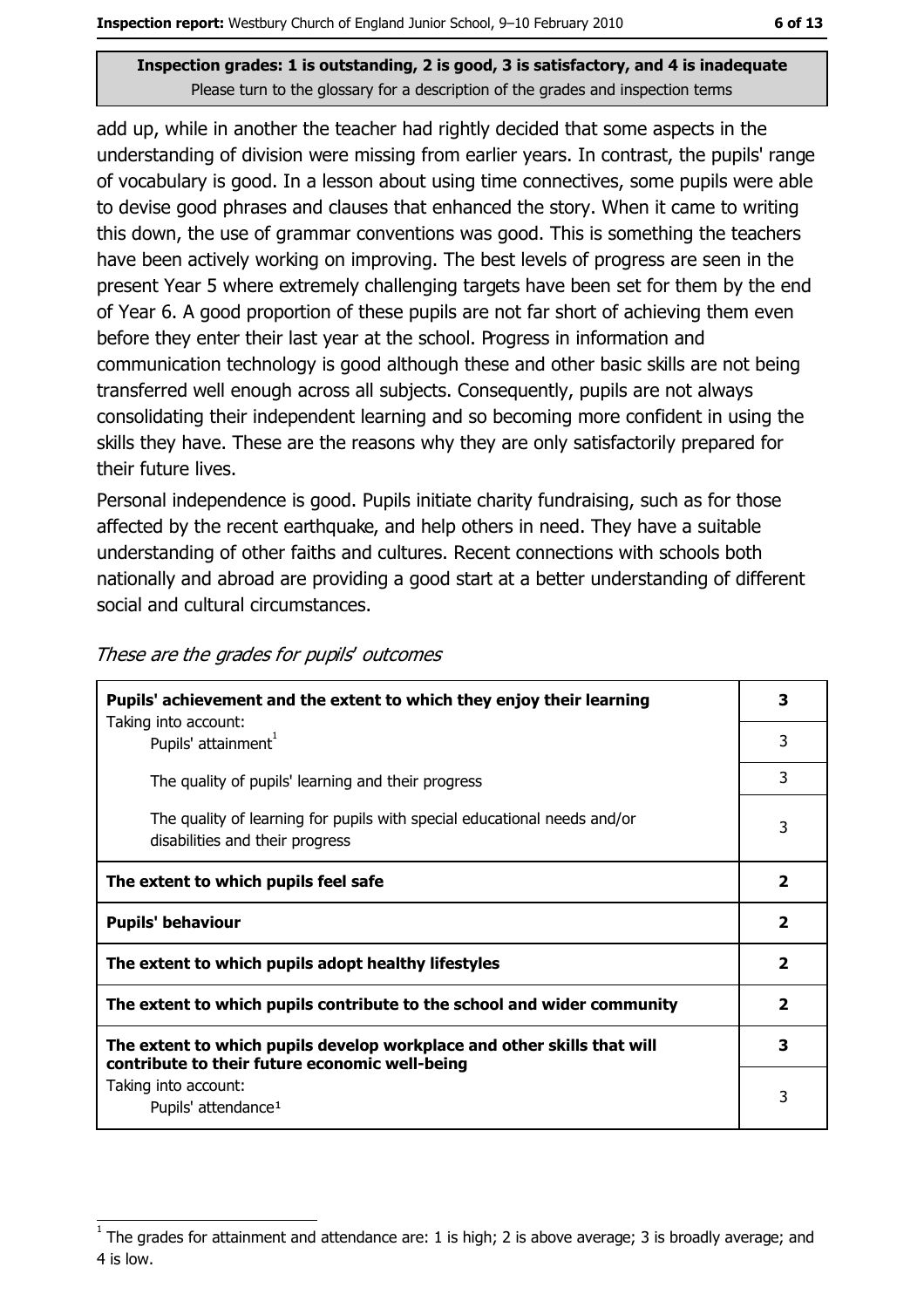The extent of pupils' spiritual, moral, social and cultural development

 $\overline{\mathbf{3}}$ 

#### How effective is the provision?

Personal care, quidance and support are good. All pupils are known well to the staff and are fully supported by the strong welfare systems in place. This is particularly the case for those in the specialist learning centre where the many complex needs are handled sensitively. When ongoing assessment is used at its best, well-chosen activities are explained with enthusiasm by the teacher, and the pupils are consistently involved in a real buzz of excitement. At such times, all pupils concentrate well and progress is high. Teaching assistants satisfactorily support groups and particularly those with special educational needs and/or disabilities. Many individual lessons are good. Pupils are managed well, and a range of different resources are used effectively. Over the longer term, gaps in previous understanding are having to be addressed. Consequently on occasions, teachers teach for too long without letting the pupils become involved in anything other than answering questions. This is one contributory reason for pupils not making high levels of progress in mathematics since the work set does not allow pupils time to solve real problems. A second contributory factor, already being improved by the school, is the replanning of the curriculum. While it is broad and balanced, links between subjects are not always strong enough to enable pupils to understand the relevance of what they are doing. An example of it working well was in design and technology when pupils made fairground rides. Because pupils were given more independence and left more to their own devices, the quality of work was very good. This contrasts with some other work where obvious connections are missed in using the much improved mental capabilities of the pupils.

| The quality of teaching                                                                                    |  |
|------------------------------------------------------------------------------------------------------------|--|
| Taking into account:<br>The use of assessment to support learning                                          |  |
| The extent to which the curriculum meets pupils' needs, including, where<br>relevant, through partnerships |  |
| The effectiveness of care, guidance and support                                                            |  |

| These are the grades for the quality of provision |  |  |  |  |  |  |  |
|---------------------------------------------------|--|--|--|--|--|--|--|
|---------------------------------------------------|--|--|--|--|--|--|--|

#### How effective are leadership and management?

The headteacher's determination, drive and ambition to improve the life chances of the pupils are fully supported by the staff, parents and carers. Many comments reflect how the school has become a calm learning environment and that there is a palpable difference in the quality of the work produced by pupils. Issues from the last inspection regarding sharpening assessment, improving handwriting and opportunities for pupils to write at length have been addressed. While leaders show a commitment to drive the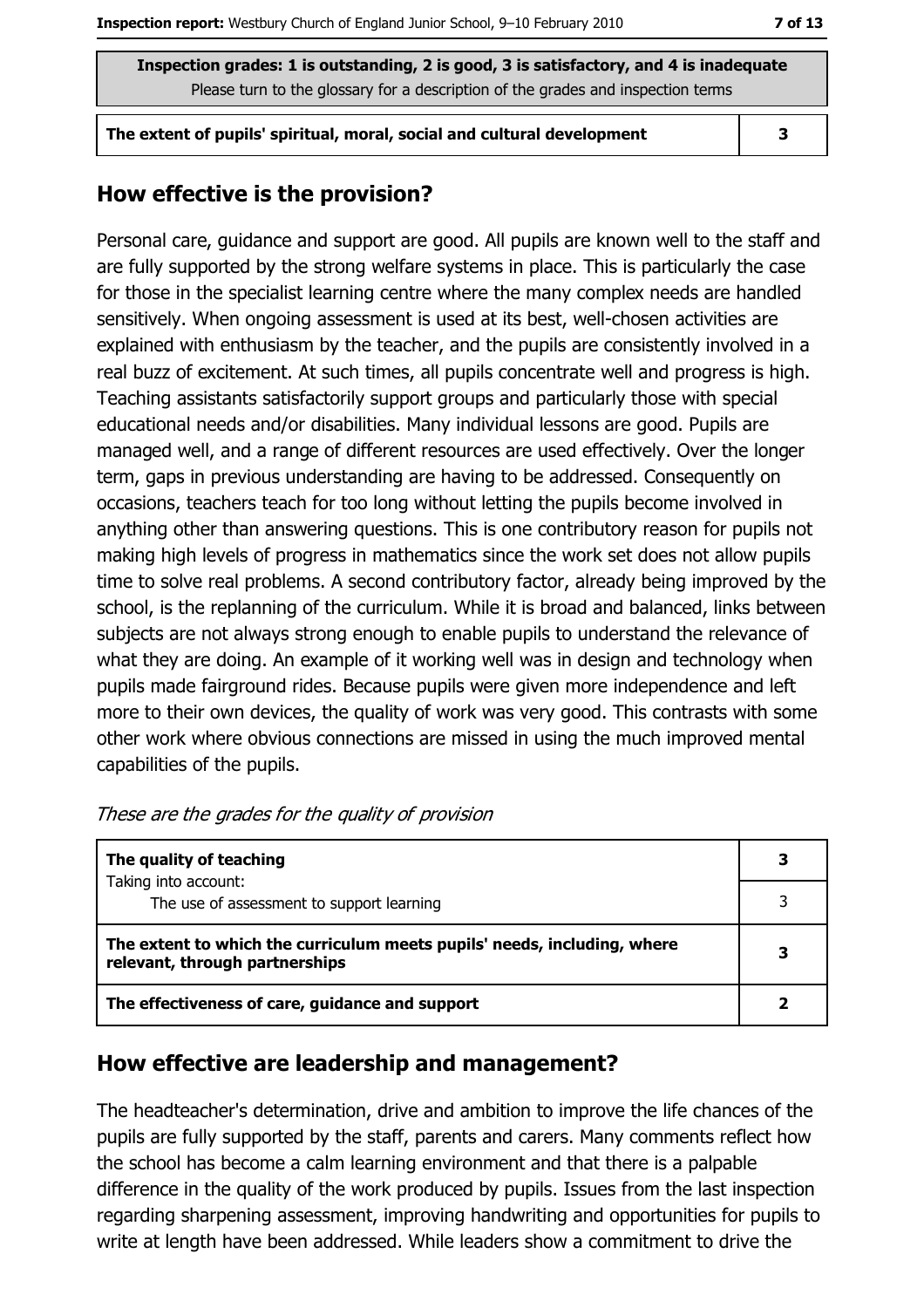school forward, nevertheless some attainment still needs improving, particularly in mathematics; the pupils capable of achieving higher levels need more challenge. These issues have been identified by the school and are being given priority. Good use of new initiatives, monitoring of teaching, better use of assessment and links to teachers' performance management are helping but the impact from these has not yet been fully realised. For pupils with special educational needs and/or disabilities, and for those who are vulnerable, good support is provided through joint working with outside agencies. This is also ensuring that there is equality of opportunity and no discrimination towards either pupils or their families. Safeguarding is rigorous. A recent comprehensive audit shows that all procedures and systems are now firmly in place. The school, with support from the governors, has undertaken a good audit of the provision for community cohesion. It has developed an action plan to strengthen pupils' understanding of their place in a national and global context but has yet to implement all suggested improvements.

These are the grades for leadership and management

| The effectiveness of leadership and management in embedding ambition and<br>driving improvement                                                                     | 3                       |
|---------------------------------------------------------------------------------------------------------------------------------------------------------------------|-------------------------|
| Taking into account:<br>The leadership and management of teaching and learning                                                                                      | 3                       |
| The effectiveness of the governing body in challenging and supporting the<br>school so that weaknesses are tackled decisively and statutory responsibilities<br>met | 3                       |
| The effectiveness of the school's engagement with parents and carers                                                                                                | $\overline{\mathbf{2}}$ |
| The effectiveness of partnerships in promoting learning and well-being                                                                                              | $\overline{\mathbf{2}}$ |
| The effectiveness with which the school promotes equality of opportunity and<br>tackles discrimination                                                              | 3                       |
| The effectiveness of safeguarding procedures                                                                                                                        | $\overline{\mathbf{2}}$ |
| The effectiveness with which the school promotes community cohesion                                                                                                 | 3                       |
| The effectiveness with which the school deploys resources to achieve<br>value for money                                                                             | 3                       |

## **Views of parents and carers**

Parents and carers are highly supportive of the school and a significant majority of responses show that they are happy with their child's experience at school. Negative responses do not highlight any particular issues. Inspection evidence generally supports these views and particularly notes that the vast majority of pupils do enjoy school. Isolated incidences of poor behaviour are dealt with effectively by the school, a view supported by the pupils.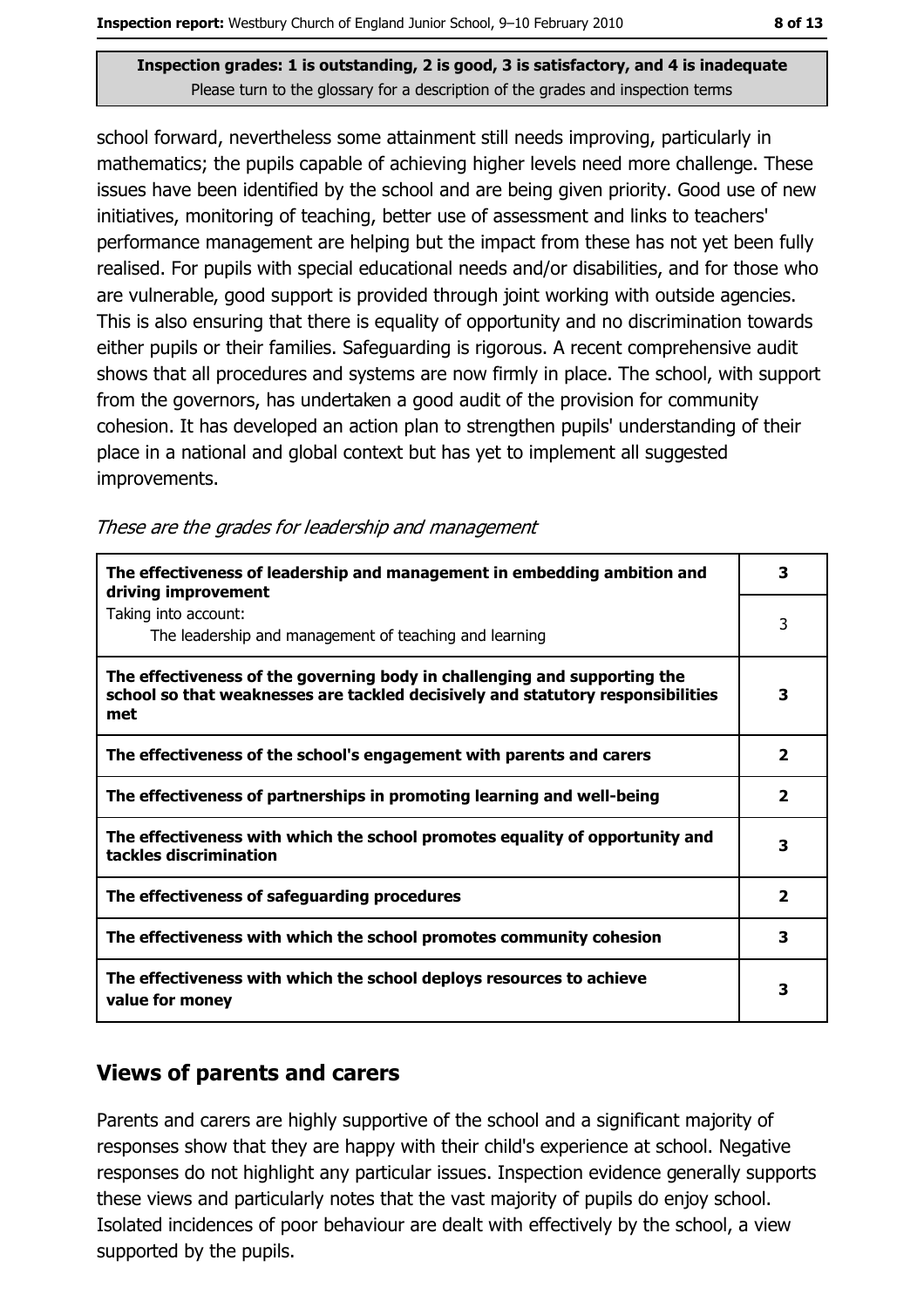#### Responses from parents and carers to Ofsted's questionnaire

Ofsted invited all the registered parents and carers of pupils registered at Westbury Church of England Junior School to complete a questionnaire about their views of the school.

In the questionnaire, parents and carers were asked to record how strongly they agreed with 13 statements about the school.

The inspection team received 67 completed questionnaires by the end of the on-site inspection. In total, there are 232 pupils registered at the school.

| <b>Statements</b>                                                                                                                                                                                                                                       | <b>Strongly</b><br><b>Agree</b> |               | <b>Agree</b> |               | <b>Disagree</b> |               | <b>Strongly</b><br>disagree |               |
|---------------------------------------------------------------------------------------------------------------------------------------------------------------------------------------------------------------------------------------------------------|---------------------------------|---------------|--------------|---------------|-----------------|---------------|-----------------------------|---------------|
|                                                                                                                                                                                                                                                         | <b>Total</b>                    | $\frac{0}{0}$ | <b>Total</b> | $\frac{1}{2}$ | <b>Total</b>    | $\frac{1}{2}$ | <b>Total</b>                | $\frac{1}{2}$ |
| My child enjoys school                                                                                                                                                                                                                                  | 26                              | 39            | 35           | 52            | 69              | 0             | $\Omega$                    | 0             |
| The school keeps my child<br>safe                                                                                                                                                                                                                       | 31                              | 46            | 35           | 52            | $\mathbf{1}$    | 1             | $\mathbf{0}$                | 0             |
| The school informs me<br>about my child's progress                                                                                                                                                                                                      | 26                              | 39            | 34           | 51            | 6               | 9             | $\mathbf{0}$                | 0             |
| My child is making enough<br>progress at this school                                                                                                                                                                                                    | 23                              | 34            | 38           | 57            | 5               | 7             | 0                           | 0             |
| The teaching is good at this<br>school                                                                                                                                                                                                                  | 25                              | 37            | 40           | 60            | $\overline{2}$  | 3             | 0                           | 0             |
| The school helps me to<br>support my child's learning                                                                                                                                                                                                   | 23                              | 34            | 41           | 61            | 3               | 4             | 0                           | 0             |
| The school helps my child to<br>have a healthy lifestyle                                                                                                                                                                                                | 16                              | 24            | 47           | 70            | $\overline{2}$  | 3             | 0                           | 0             |
| The school makes sure that<br>my child is well prepared for<br>the future (for example<br>changing year group,<br>changing school, and for<br>children who are finishing<br>school, entering further or<br>higher education, or<br>entering employment) | 23                              | 34            | 41           | 61            | $\overline{2}$  | 3             | $\mathbf 0$                 | 0             |
| The school meets my child's<br>particular needs                                                                                                                                                                                                         | 23                              | 34            | 41           | 61            | 3               | 4             | 0                           | 0             |
| The school deals effectively<br>with unacceptable behaviour                                                                                                                                                                                             | 20                              | 30            | 41           | 61            | 3               | 4             | $\overline{2}$              | 3             |
| The school takes account of<br>my suggestions and<br>concerns                                                                                                                                                                                           | 23                              | 34            | 37           | 55            | $\overline{2}$  | 3             | $\mathbf{1}$                | $\mathbf{1}$  |
| The school is led and<br>managed effectively                                                                                                                                                                                                            | 24                              | 36            | 38           | 57            | $\overline{2}$  | 3             | $\mathbf{1}$                | $\mathbf{1}$  |
| Overall, I am happy with my<br>child's experience at this<br>school                                                                                                                                                                                     | 28                              | 42            | 35           | 52            | $\mathbf{1}$    | $\mathbf{1}$  | $\overline{2}$              | 3             |

The table above summarises the responses that parents and carers made to each statement. The percentages indicate the proportion of parents and carers giving that response out of the total number of completed questionnaires. Where one or more parents and carers chose not to answer a particular question, the percentages will not add up to 100%.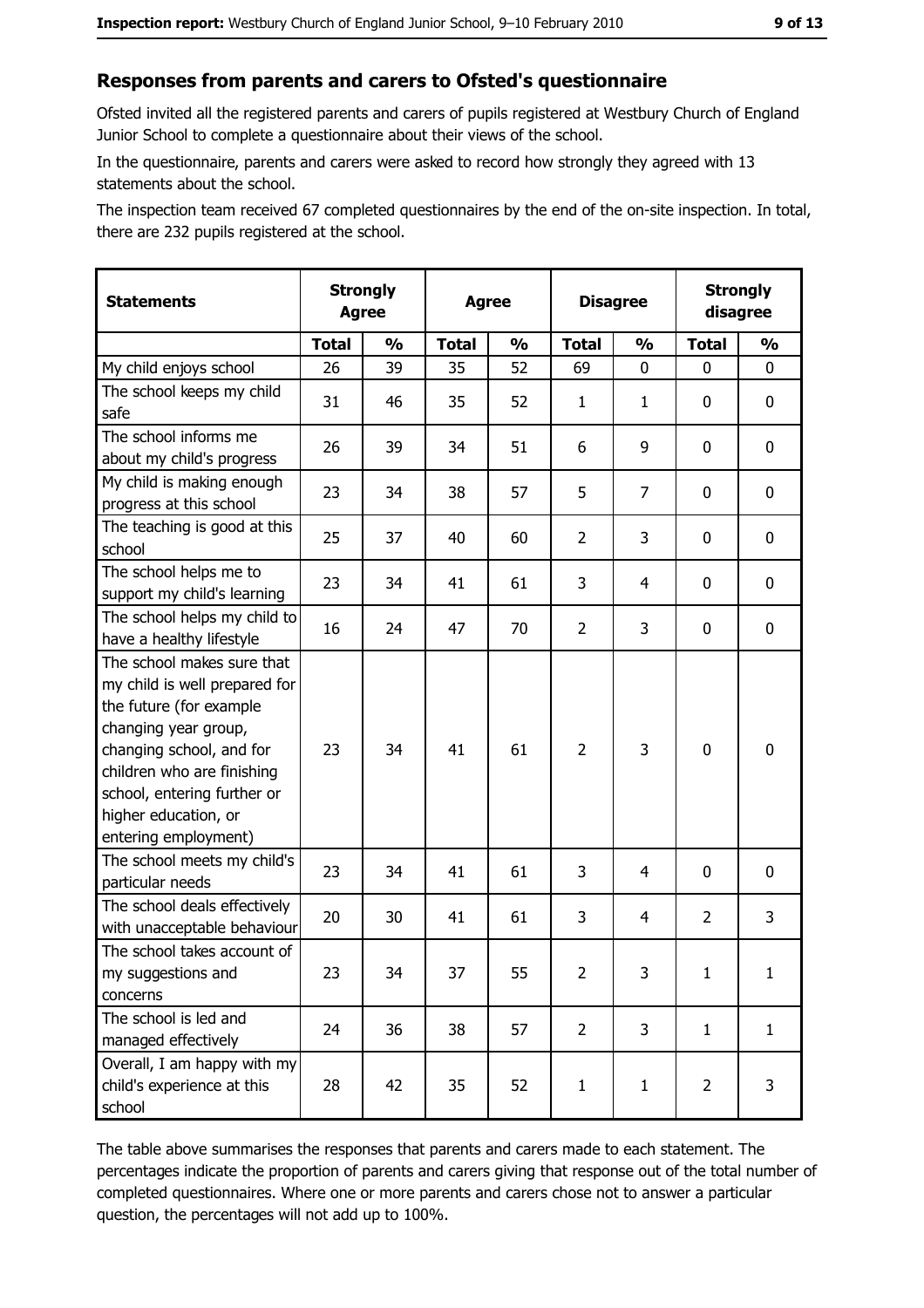# Glossary

| Grade   | <b>Judgement</b> | <b>Description</b>                                                                                                                                                                                                               |
|---------|------------------|----------------------------------------------------------------------------------------------------------------------------------------------------------------------------------------------------------------------------------|
| Grade 1 | Outstanding      | These features are highly effective. An oustanding<br>school provides exceptionally well for its pupils' needs.                                                                                                                  |
| Grade 2 | Good             | These are very positive features of a school. A school<br>that is good is serving its pupils well.                                                                                                                               |
| Grade 3 | Satisfactory     | These features are of reasonable quality. A satisfactory<br>school is providing adequately for its pupils.                                                                                                                       |
| Grade 4 | Inadequate       | These features are not of an acceptable standard. An<br>inadequate school needs to make significant<br>improvement in order to meet the needs of its pupils.<br>Ofsted inspectors will make further visits until it<br>improves. |

## What inspection judgements mean

### Overall effectiveness of schools inspected between September 2007 and July 2008

|                       | Overall effectiveness judgement (percentage of<br>schools) |      |                     |                   |
|-----------------------|------------------------------------------------------------|------|---------------------|-------------------|
| <b>Type of school</b> | <b>Outstanding</b>                                         | Good | <b>Satisfactory</b> | <b>Inadequate</b> |
| Nursery schools       | 39                                                         | 58   | 3                   | 0                 |
| Primary schools       | 13                                                         | 50   | 33                  | 4                 |
| Secondary schools     | 17                                                         | 40   | 34                  | 9                 |
| Sixth forms           | 18                                                         | 43   | 37                  | $\overline{2}$    |
| Special schools       | 26                                                         | 54   | 18                  | $\overline{2}$    |
| Pupil referral units  | 7                                                          | 55   | 30                  | 7                 |
| All schools           | 15                                                         | 49   | 32                  | 5                 |

New school inspection arrangements were introduced on 1 September 2009. This means that inspectors now make some additional judgements that were not made previously.

The data in the table above were reported in The Annual Report of Her Majesty's Chief Inspector of Education, Children's Services and Skills 2007/08.

Percentages are rounded and do not always add exactly to 100. Secondary school figures include those that have sixth forms, and sixth form figures include only the data specifically for sixth form inspection judgements.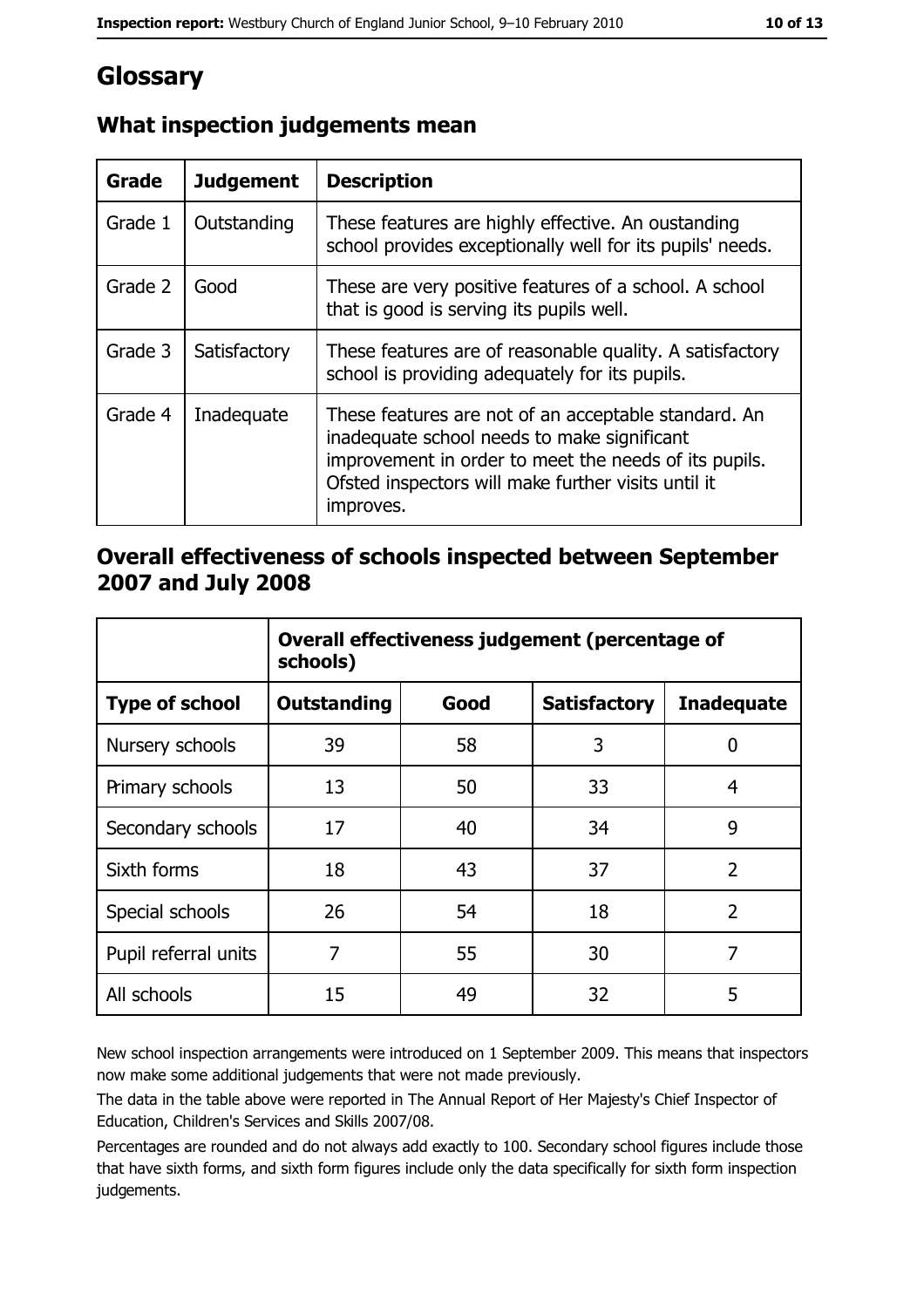# **Common terminology used by inspectors**

| Achievement:                  | the progress and success of a pupil in<br>their learning, development or training.                                                                                                                                                                                                                           |
|-------------------------------|--------------------------------------------------------------------------------------------------------------------------------------------------------------------------------------------------------------------------------------------------------------------------------------------------------------|
| Attainment:                   | the standard of the pupils' work shown by<br>test and examination results and in<br>lessons.                                                                                                                                                                                                                 |
| Capacity to improve:          | the proven ability of the school to<br>continue improving. Inspectors base this<br>judgement on what the school has<br>accomplished so far and on the quality of<br>its systems to maintain improvement.                                                                                                     |
| Leadership and management:    | the contribution of all the staff with<br>responsibilities, not just the headteacher,<br>to identifying priorities, directing and<br>motivating staff and running the school.                                                                                                                                |
| Learning:                     | how well pupils acquire knowledge,<br>develop their understanding, learn and<br>practise skills and are developing their<br>competence as learners.                                                                                                                                                          |
| <b>Overall effectiveness:</b> | inspectors form a judgement on a school's<br>overall effectiveness based on the findings<br>from their inspection of the school. The<br>following judgements, in particular,<br>influence what the overall effectiveness<br>judgement will be.                                                               |
|                               | The school's capacity for sustained<br>improvement.<br>Outcomes for individuals and groups<br>of pupils.<br>The quality of teaching.<br>The extent to which the curriculum<br>meets pupil's needs, including where<br>relevant, through partnerships.<br>The effectiveness of care, guidance<br>and support. |
| Progress:                     | the rate at which pupils are learning in<br>lessons and over longer periods of time. It<br>is often measured by comparing the<br>pupils' attainment at the end of a key<br>stage with their attainment when they<br>started.                                                                                 |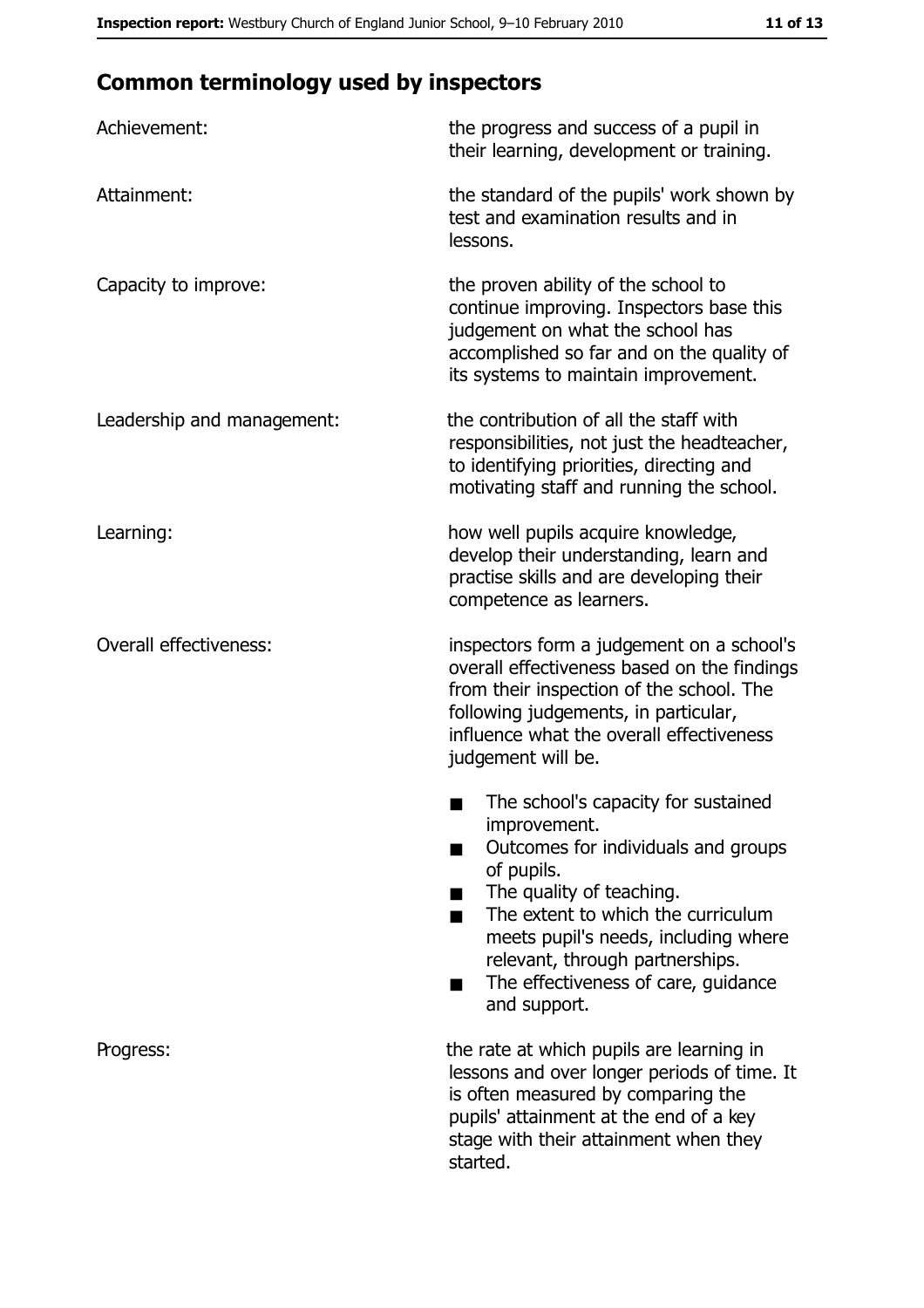This letter is provided for the school, parents and carers to share with their children. It describes Ofsted's main findings from the inspection of their school.



#### 11 February 2010

#### Dear Pupils

Inspection of Westbury Church of England Junior School, Westbury BA13 3LY

Thank you for making us so welcome during our recent visit. We enjoyed meeting and talking to many of you and seeing what you have been up to in your lessons. We have said that you are receiving a satisfactory quality of education, although we have also highlighted some things which are going well. As I promised some of you, I have written the main points of our report below.

- You told us that you enjoyed school and that you felt that behaviour had improved.  $\blacksquare$ We agree. We think behaviour is good and that your attitudes towards school are good. We have also agreed that the school has improved since the last inspection.
- We have also said that you have a good understanding about how to stay healthy,  $\blacksquare$ fit and safe. We saw this in the way you told us about healthy eating, in the amount of time you spend of physical education and how you know what to do if you have any problems or concerns.
- You make satisfactory progress in your time at the school and we have suggested  $\blacksquare$ some ways in which you can make even better progress. This includes giving you work which really makes you think hard and, across a range of subjects, using all the skills that you learn in lessons. We particularly want you to do better in mathematics so have suggested some really challenging targets for you to achieve.
- Some of you told us about how you know what levels you have reached and we  $\blacksquare$ have asked that your teachers use this information to help them plan their lessons and to take steps in the near future to ensure all of you make the best possible progress.

Your headteacher, the staff and governors know how to make your school one of the best and are working hard to achieve this. You can help by always behaving very well, working hard and suggesting ways that you think the school can improve. Good luck for the future.

Yours sincerely David Collard Lead inspector